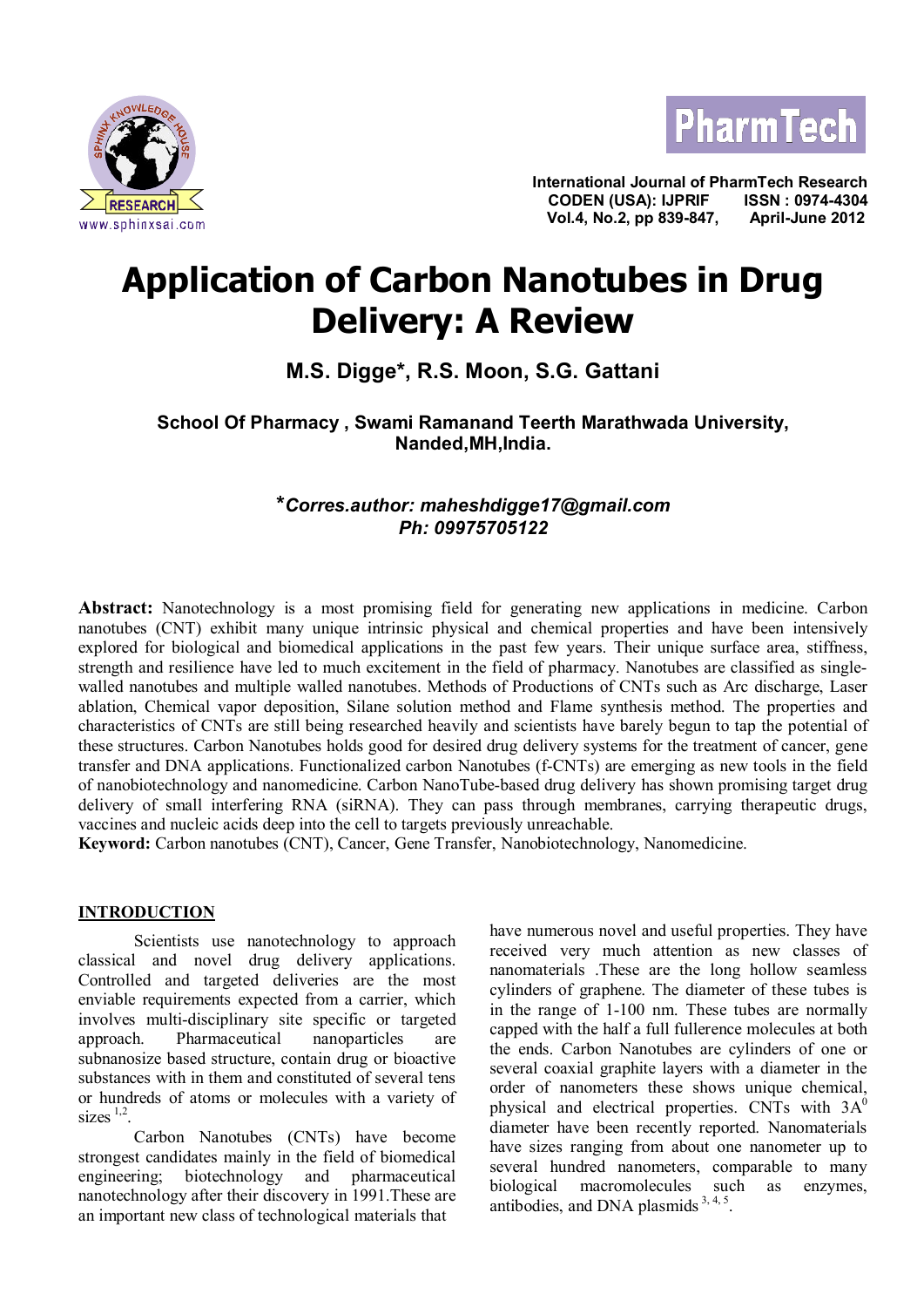## **HISTORY**

In 1952 Radushkevich and Lukyanovich published clear images of 50 nanometer diameter tubes made of carbon in the Soviet Journal of Physical Chemistry <sup>6</sup>. A paper by Oberlin, Endo, and Koyama published in 1976 clearly showed hollow carbon fibres with nanometer-scale diameters using a vapor-growth technique<sup>7</sup>. John Abrahamson presented evidence of carbon nanotubes at the 14th Biennial Conference of Carbon at Penn State University in 1979. The conference paper described carbon nanotubes as carbon fibers which were produced on carbon anodes during arc discharge<sup>8</sup>. Using TEM images and XRD patterns, the authors suggested that their "Carbon multi-layer tubular crystals" were formed by rolling graphene layers into cylinders<sup>9</sup>.

In 1987 Howard G. Tennent of Hyperion Catalysis was issued a U.S. patent for the production of "cylindrical discrete carbon fibrils" with a "constant diameter between about 3.5 and about 70 nanometers, length 10 times the diameter, and an outer region of multiple essentially continuous layers of ordered carbon atoms<sup>10</sup>. A Large percentage of academic and

popular literature attributes the discovery of hollow, nanometer sized tubes composed of graphitic carbon to Sumio Iijima of Nippon Electric Company in 1991<sup>1</sup>.

## **STRUCTURE AND MORPHOLOGY**1, 11, 12

Each atom joined to three neighbours, as in graphite so that bonding in carbon nanotubes is sp². The tubes can therefore be considered as rolled-up graphene sheets. This bonding structure, which is stronger than the  $sp<sup>3</sup>$  bonds found in diamond, provides the molecules with their unique strength. Under high pressure, nanotubes can merge together, trading some  $sp<sup>2</sup>$  bonds for  $sp<sup>3</sup>$  bonds, giving the possibility of producing strong, unlimited length wires through highpressure nanotube linking. Structure of nanotubes is as shown in fig.1.

Carbon occurs in many forms, and the properties depend of each form on its special structure makes carbon a truly unique building block for nanomaterials. Carbon nanotubes discovered in 1991 by Iijima and coworkers. Each of which is pair of fullerene caps connected by a tube that is a rolled up seamless graphene sheet. [Fig. 2.]



**Fig. 1. Single sheet of Graphene**



**Fig. 2. General representation of carbon nanotubes having ends close with some functional groups of hemi fullerenes**.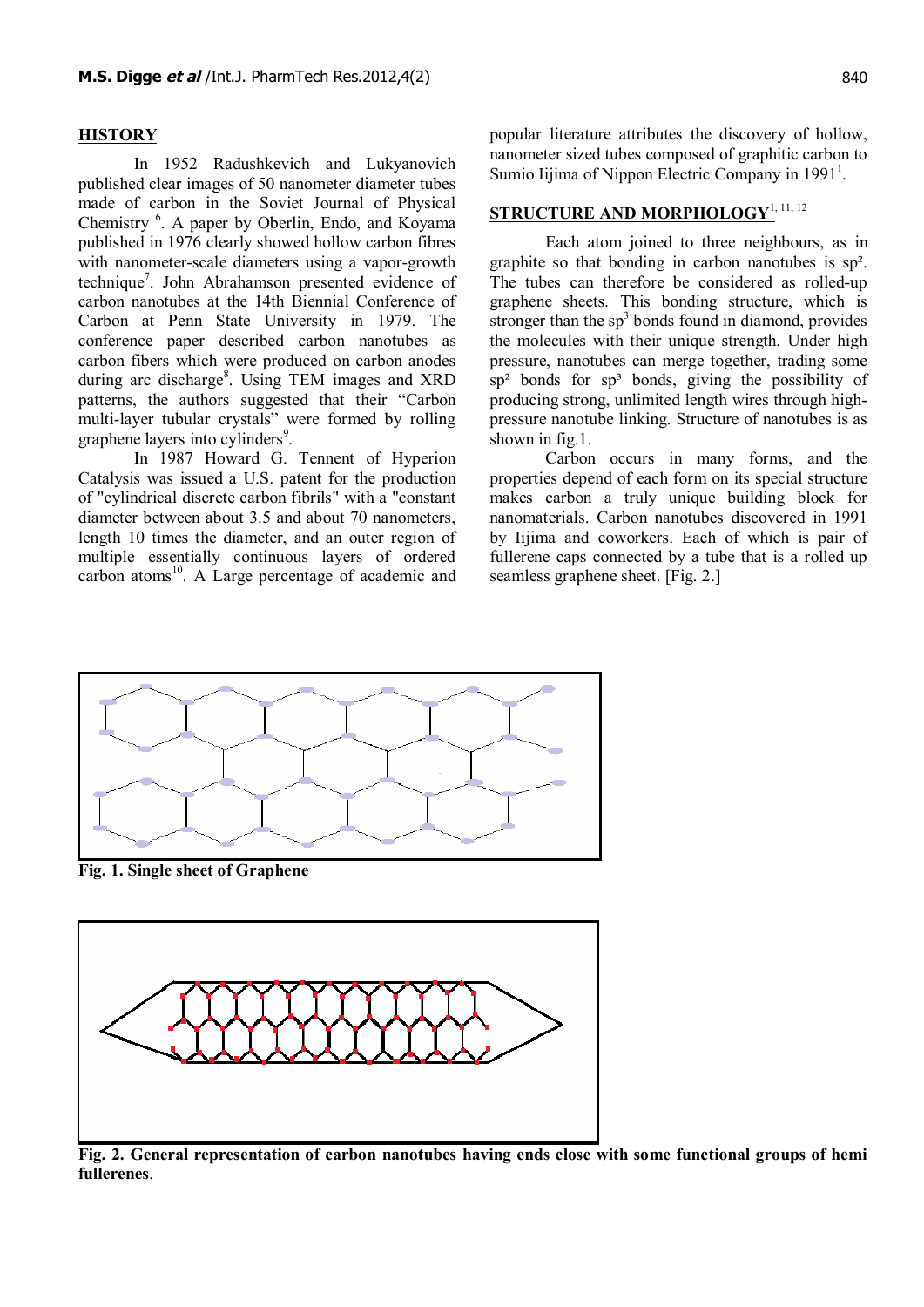## **CLASSIFICATION OF CARBON NANOTUBES**

Carbon nanotubes are classified in following two types **1) Single walled carbon nanotubes (SWNTs)** 1, 13, 14 .

These can be imagined perfect graphene sheets in which grapheme being the same poly -aromatic mono- atomic layer made of hexagonal display of  $sp<sup>2</sup>$ hybridized carbon atoms, rolled up into a cylinder, with the hexagonal rings put in contact to join seamlessly<sup>1, 13, 14</sup> .

#### **2) Multiple walled carbon nanotubes (MWNTs)**

The MWCNTs consists of multi walled grapheme sheets rolled up in concentric CNTs, filling each other's inner cavities to end up with<br>Nanotubes<sup>15,16</sup> The intertube distance is in a The intertube distance is in a MWCNTs is approximately that of inter-graphene distance in turbostratics poly aromatic solids & hence these MWCNTs are more stronger in their strength in comparisons to SWCNTs. SWCNTs are grapheme sheet rolled up into a tube form with nanodimensions $17,18$ .

#### **METHODS OF PRODUCTIONS OF CNTs**

## **1) Arc Discharge**<sup>19</sup>

Arc discharge initially used to producing  $C_{60}$ fullerenes, is the most common and easiest way to produce CNTs. This method creates CNTs through arc-vaporization of two carbon rods placed end to end, separated by approximately 1mm, in an enclosure that is usually filled with inert gas at low pressure. A direct current of 50 to 100  $A^0$ , driven by a potential difference of approximately 20 V creates a high temperature discharge between the two electrodes. The

discharge vaporizes the surface of one of the carbon electrodes and forms a small rod-shaped deposit on other electrode. By changing metal catalyst, nanotubes with a diameter of 0.6 to 1.2 nm are produced. Catalysts used are Cobalt and Molybdeum.Fig.3.

## **2) Laser ablation<sup>20</sup>**

 In Laser ablation laser vaporization pulses were followed by a second pulse, to vaporize the target more uniformly. The use of two successive laser pulses minimizes the amount of carbon deposited as soot. The second laser pulse breaks up the larger particles ablated by the first one, and feeds them into the growing nanotubes structure. The material produced by this method appears as a mat of ropes, 10-20 nm in diameter and upto 100μm or more in length.Fig.4.

## **3) Chemical Vapor Deposition<sup>21</sup>**

Chemical Vapor Deposition of hydrocarbons over a metal catalyst is that has been used to produce various carbon materials like carbon fibers and filaments. Large amount of CNTs can be formed by catalytic CVD of acetylene over cobalt and iron catalysts supported on silica or zeolite. High yields of single walled nanotubes have been obtained by catalytic decomposition of  $H_2$ -CH<sub>4</sub> mixture all over well dispersed metal particles such as cobalt, nickel and iron on magnesium oxide 10000C.The decomposition of CH4 over the freshly formed nanoparticles prevents their further growth and thus results in a very high proportion of SWNTs and few MWNTs*.*Fig.5**.**



**Fig.3. Diagrammatical representation of Arc Discharge setup for Synthesis and growth of nanotube**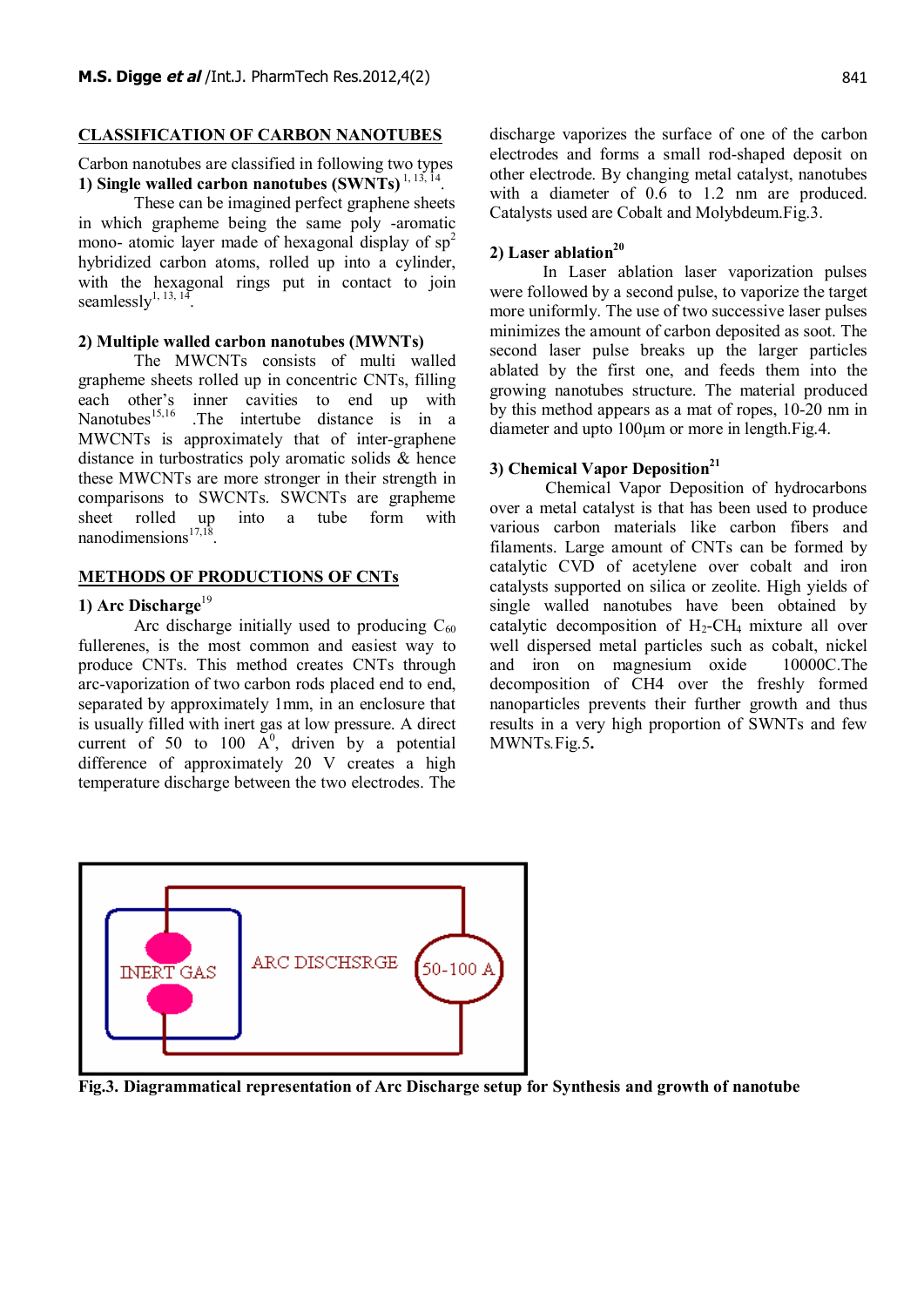

**Fig. 4. Diagrammatical representation of Laser Ablation setup for nanotube synthesis and growth.**



**Fig.5. Diagrammatical representation of Chemical vapor deposition (CVD) setup for nanotube synthesis and growth.**

## **4) Flame Synthesis Method**<sup>22</sup>

SWNTs are formed in controlled flame environment from hydrocarbon fuels and small aerosol metal catalyst. Single-walled nanotubes have been observed in the post-flame region of a premixed acetylene/oxygen/argon flame operated at 50 Torr with iron pentacarbonyl vapor used as a source of metallic catalyst. Between 40 and 70 mm heights above burner nanotubes are observed to form and coalesce into clusters.

## **5) Silane Solution Method**<sup>23</sup>

Carbon nanotubes were produced using a silane solution method, in which a substrate such as carbon paper or stainless steel mesh was immersed in a silane solution of a metal catalyst, preferably Co: Ni in a 1:1 ratio and a feedstock gas containing a carbon source such as ethylene inserted through the substrate and the catalyst deposited thereon while the substrate was heated by applying an electrical current.

## **PURIFICATION OF CNTs<sup>24</sup>**

Nanotubes usually contain a large amount of impurities such as metal particles, amorphous carbon, and multishell. There are different steps in purification of nanotubes.

## **1) Air Oxidation**

The carbon nanotubes are having less purity, the average purity is about 5- 10%. So purification is needed before attachment of drugs onto CNTs. Air oxidation is useful in reducing the amount of amorphous carbon and metal catalyst particles (Ni, Y). Optimal oxidation condition is found to be at 673 k for 40 min.

#### **2) Acid Refluxing**

Refluxing the sample in strong acid is effective in reducing the amount of metal particles and amorphous carbon. Different acids used were hydrochloric acid (HCl), nitric acid  $(HNO<sub>3</sub>)$  and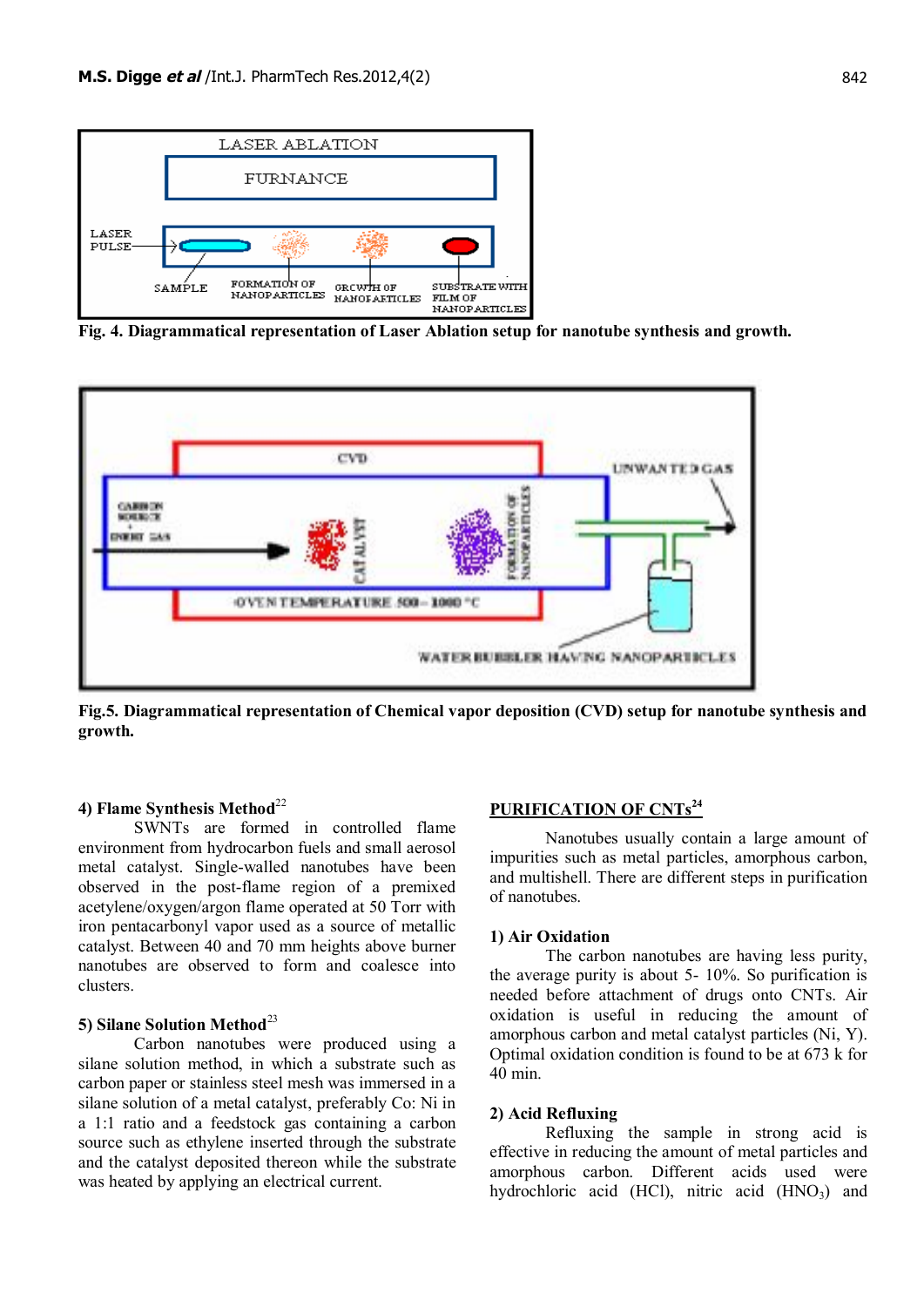sulphuric acid  $(H_2SO_4)$ , but HCl was identified to be the ideal refluxing acid.

## **3) Surfactant aided sonication, filtration and annealing**

After acid refluxing, the CNTs were purer but, tubes were entangled together, trapping most of the impurities, such as carbon particles and catalyst particles, which were difficult to remove with filtration. So surfactant-aided sonication was carried out. Sodium dodecyl benzenesulphonate (SDBS) aided sonication with ethanol (or methanol) as organic solvent were preferred because it took the longest time for CNTs to settle down. The sample was then filtered with an ultra filtration unit and annealed at 1273 k in  $N_2$  for 4 h. Annealing is effective in optimizing the CNT structures. It was proved the surfactant-aided sonication is effective to untangle CNTs, thus to free the particulate impurities embedded in the entanglement.

## **FUNCTIONALIZATION OF CARBON**

## **NANOTUBES FOR BIOLOGICAL**

## **APPLICATIONS:**

Raw carbon nanotubes have highly hydrophobic surfaces, and are not soluble in aqueous solutions. For biomedical applications, surface chemistry or functionalization is required to solubilize CNTs improve biocompatibility and low toxicity. covalent and noncovalent two type of Surface fuctionalization of carbon nanotubes<sup>25</sup>. Chemical reactions forming bonds with nanotube sidewalls are carried out in the covalent fictionalization.

## **1. Covalent functionalization of carbon nanotubes**

functionalize carbon nanotubes have been developed by Various covalent reactions and oxidation being one of the most common. CNT oxidation is carried out with oxidizing agents such as nitric acid<sup>26,</sup> <sup>27</sup>. During the process, carboxyl groups are formed at the ends of tubes as well as at the defects on the sidewalls. Zeng et al. observed sp3 carbon atoms on SWNTs after oxidation and further covalent conjugation with amino  $acids^{28}$ . Modification can be achieved by attaching hydrophilic polymers such as poly ethylene glycol (PEG) to oxidized CNTs, yielding CNT-polymer conjugates stable in biological environments. Now used covalently PEGylated SWNTs synthesized by this strategy for both In vitro and in vivo applications. [2+1] Cycloadditions can be conducted by photochemical reaction of CNTs with azides or carbene generating compounds via the Bingel reaction. A 1, 3-dipolar cycloaddition reaction on CNTs developed by Prato et al. is now a commonly

used reaction . An azomethine-ylide generated by condensation of an α-amino acid and an α-aldehyde is added to the graphitic surface, forming a pyrrolidine ring coupled to the CNT sidewall. Functional groups e.g., amino terminated PEG introduced via a modified α-amino acid can be used for further conjugation of biological molecules<sup>29, 30</sup>.

## **2. Noncovalent fuctionalization of carbon nanotubes**

In contrast to covalent functionalization, noncovalent functionalization of CNTs can be carried out by coating CNTs with amphiphilic surfactant molecules or polymers. Since the chemical structure of the  $\pi$ -network of carbon nanotubes is not disrupted, except for shortening of length due to the sonication employed in the fictionalization process, the physical properties of CNTs are essentially preserved by the noncovalent approach.

The polyaromatic graphitic surface of a carbon nanotube is accessible to the binding of aromatic molecules via  $\pi$  - $\pi$  stacking. Taking advantage of the  $\pi$ -  $\pi$  interaction between pyrene and the nanotube surface. Chen et al. showed that proteins can be immobilized on SWNTs functionalized by an aminereactive pyrene derivative. A recent study conducted by Wu et al.Beside pyrene derivatives, single-stranded DNA molecules have been widely used to solubilize SWNTs by virtue of the  $\pi$ - $\pi$  stacking between aromatic DNA base units and the nanotube surface . A recent report by Moon et al. showed that DNA molecules coated on SWNTs could be cleaved by nucleases in the serum, suggesting that DNA functionalization of SWNTs might not be stable in biological environments containing nucleases $30.31, 32$ .

Cherukuri et al used Tween-20 and a Pluronic triblock copolymer to noncovalently functionalize nanotube surfaces to reduce the nonspecific binding of proteins in the case of SWNT-based biosensors Pluronic tri-block polymer. An ideal noncovalent functionlization coating on CNTs for biological applications should have the following characteristics. First, the coating molecules should be biocompatible and nontoxic. Second, the coating should be sufficiently stable to resist detachment from the nanotube surface in biological solutions, especially in serum having high salt and protein contents $3^{\overline{1}, 32, 33}$ .

Noncovalent functionalization of SWNTs by PEGylated phospholipids (PL-PEG) was developed by our group to meet the above requirements, including high water solubility of nanotubes and versatile functionalities Phospholipids are the major component of cell membranes, and are safe to use in biological systems. The two hydrocarbon chains of the lipid strongly anchor onto the nanotube surface with the hydrophilic PEG chain extending into the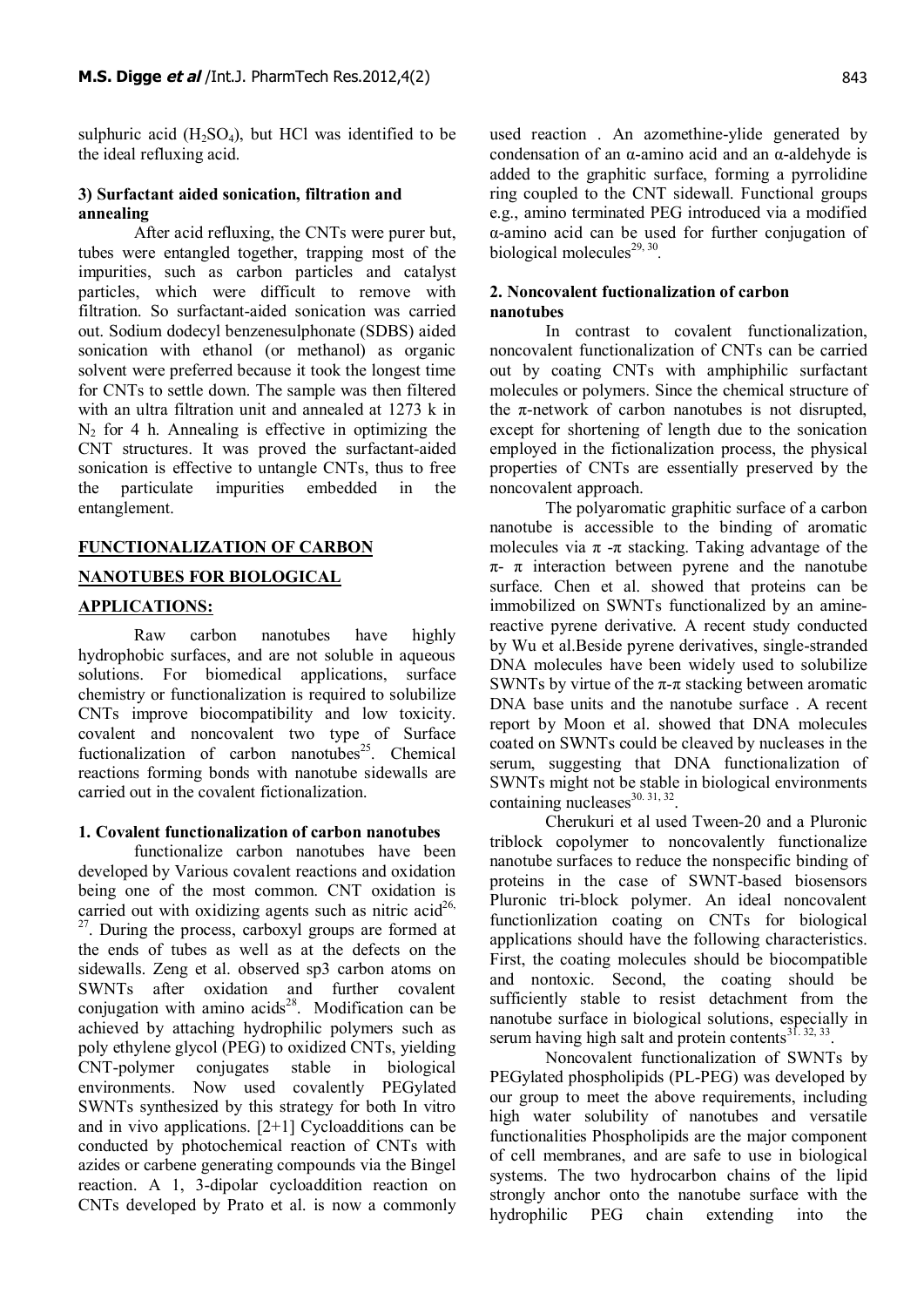aqueous phase, imparting water solubility and biocompatibility<sup>33</sup>.

## **APPLICATIONS OF CNTs**

#### **1) GENETIC ENGINEERING**

 CNTs are used to manipulate genes and atoms in the development of bioimaging genomes, proteomics and tissue engineering. The unwound DNA winds around SWNT by connecting its specific nucleotides and causes change in its electrostatic property. Wrapping of carbon nanotubes by singlestranded DNA was found to be sequence-dependent, and hence can be used in DNA analysis. Nanotubes due to their unique cylindrical structure and properties are used as carrier for genes to treat cancer and genetic disorders<sup>34</sup>. Their tubular nature has proved them as a vector in gene therapy. Nanotubes complexed with DNA were found to release DNA before it was destroyed by cells defense system, boosting transfection significantly. Nanostructures have showed antiviral effect in respiratory syncytical virus (RSV), a virus with severe bronchitis and asthma. The treatment is generally done by combining nanoparticles and gene slicing technologies. RNA fragments capable of inhibiting a protein is encapsulated within nanotubes and administered in the form of nasal sprays or drops. Nanotubes are reported for helical crystallisation of proteins and growth of embryonic rat brain neurons<sup>35, 36</sup>.

## **2) BIOMEDICAL APPLICATIONS**36, 37

Bianco et al. have prepared soluble CNTs and have covalently linked biologically active peptides. This was demonstrated for viral protein VP1 of foot mouth disease virus (FMDV) showing immunogenicity and eliciting antibody response. No antibodies were produced against the CNT backbone alone, suggesting that the nanotubes do not possess intrinsic immunogenicity. Combination of all the described features of the vaccine system with the fact that the capacities of the anti-peptide antibodies to neutralize FMDV have been enhanced has indicated that CNT can have a valuable role in the construction of novel and effective vaccines.

## **3) CARBON NANOTUBES IN DETECTION**<sup>38</sup>

For detection of chemical and biological agents CNTs are used by forming its casting on suitable sensitized electrodes and can be exposed to enzymes solution for immobilization procedure

## **A) Detection of Toxic Organophosphoric Compounds**<sup>39</sup>

These Organophosphoric compounds are generally used in insecticides, pesticides. These chemicals are CNS affecting by inhibiting acetylcholine esterase which functions on acetylcholine neurotransmitters. Carbon Nanotubes are the electrode materials has the possibility of promoting electron transfer reaction at enzymes immobilization. Acetylcholine esterase is immobilized on Nanotubes surface and catalyses hydrolysis if thiocholine ester, forms thiocholine and oxidation of thiocholine can be detected by electrochemical techniques. On Organophosphoric compounds action acetylcholine esterase catalytic property become reduced and simultaneously the oxidation of thiocholine inhibited and this can be detected by amperometric analysis using CNTs electrodes.

## **B) Detection of Alkylating Agents Containing** Sulphur and Nitrogen<sup>40, 41</sup>.

Alkylating agents such as Nitrogenmustards, Ethylenimes, Alkylsulphonates, Triazenes, Piprazenes, and Nitrosureas can be detected by DNA sensing as the biological recognition element which could have numerous applications. To improve the sensitivity aligned CNTs should be used as nanoelectrodes array for DNA recognition

## **C)Detection of Toxic Proteins and Micro Organisms**

By change in electrical signals, the CNTs can be used as a measuring platform for various toxic proteins which will immobilized on the CNTs by both covalent and noncovalent means. This immobilization properties of antibodies by means of sensing improves their activity in antigen antibodies biosensors $42, 43, 44$ . Scanning electron microscope (SEM) and electrochemical chemiluminescence (ECL) can be used to test the bonds of proteins with antibodies on CNTs platform. Finally the detection can be done by integrating these sensor tips to a single conditioning and processing circuits and measurements analysis of conductance and electrical signals obtained in presence of toxic proteins<sup>45-48</sup>.

#### **D) Detection of Chemical Substances**

Colinet al. found that CNTs exhibit very good adsorption properties because of there high specific surface area and nanoscale structures which provide large number of sites where the chemical in gaseous form can react. Young et al. achieved ultrahigh sensitivity detection of  $NO<sub>2</sub>$  gas using composite film of SWCNTs mash doped with alkanethiol monolayer protected gold cluster (MPC). Penza,et al. fabricated micro acoustic sensor, for organic vapour detection at room temperature, in which SWCNTs were imbedded in Cadmium arachidate(CdA) ampiphillic matrix  $^{25,49}$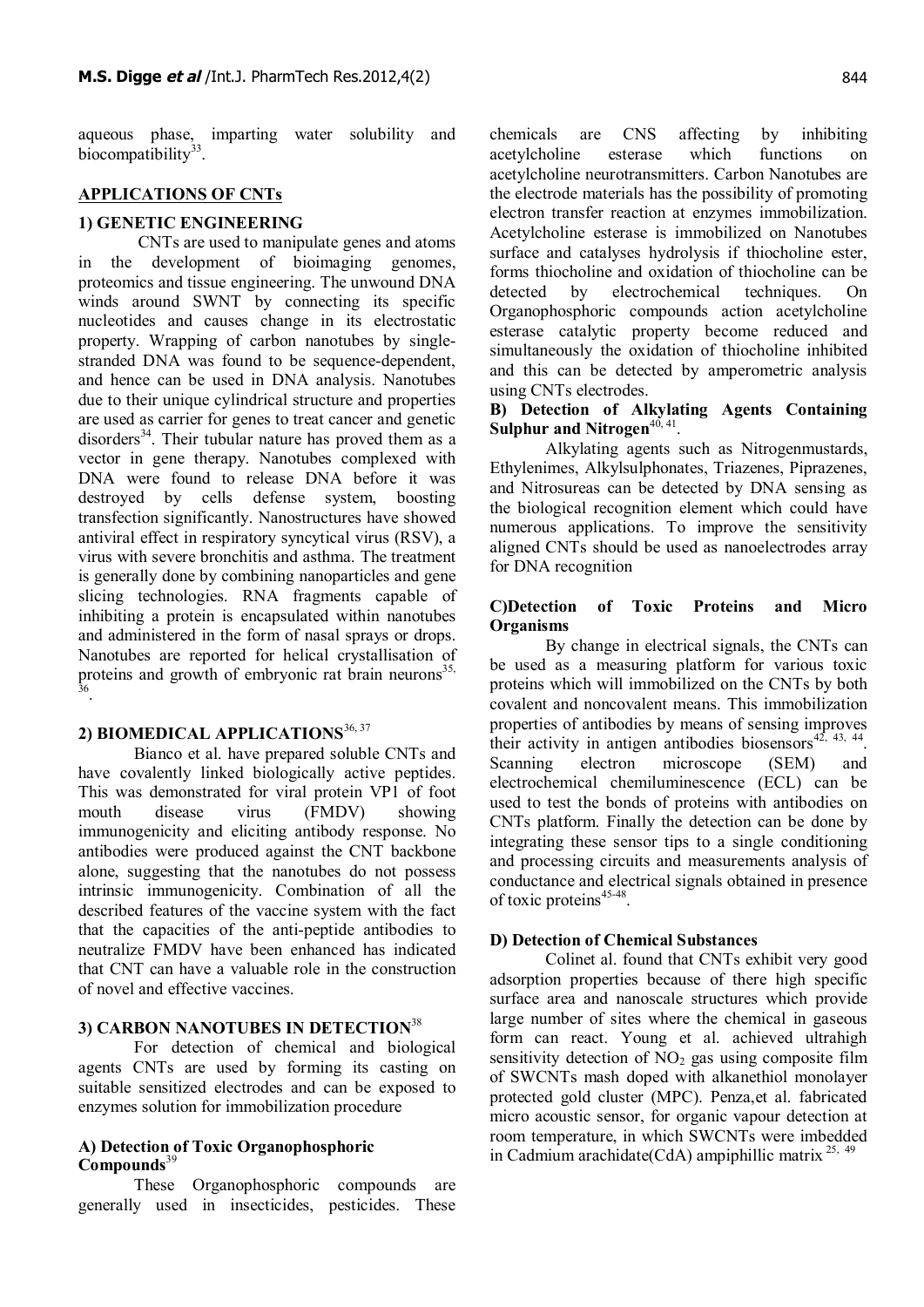#### **4) AS CATALYST**:

Nanohorns offer large surface area and hence, the catalyst at molecular level can be incorporated into nanotubes in large amount and simultaneously can be released in required rate at particular time. Hence, reduction in the frequency and amount of catalyst addition can be achieved by using  $CNTs^{25, 50}$ .

#### **5) PRESERVATIVE**

Carbon nanotubes and nanohorns are antioxidant in nature. Hence, they are used to preserve drugs formulations prone to oxidation. Their antioxidant property is used in antiaging cosmetics and with zinc oxide as sunscreen dermatological prevents oxidation of important skin components<sup>51</sup>.

## **6) CARBON NANOTUBES IN DRUG DELIVERY A) Carbon Nanotube Membranes for Transdermal Drug Delivery**

The CNT patch represents a major step forward in developing a programmable, transdermal drug delivery system that can usefully treat a variety of syndromes and be tailored to an individual patient's needs in a manner that will both improve therapeutic administration and efficacy.

Dr. Hinds and his colleagues have developed a novel skin patch device for delivering nicotine based on an active layer of aligned carbon nanotubes (CNT) approximately 1.5-7 nm in diameter crossing through a solid polymer film  $52$ .

#### **B) CNT'S for cancer treatment**

Though the current treatments of cancer by surgery, radiation and chemotherapy are successful in several cases, these curative methods also kill healthy cells and cause toxicity to the patient. The spread of cancer cells between organs, a process known as metastasis, is the cause of most cancer death. CNT's can be considered as antitumor agents and when in combination with onventional drugs, can significantly enhance their chemotherapeutic effect with the help of the advanced drug delivery system. It has been reported that Paclitaxel loaded PEG--CNT's are promising for cancer therapeutics. Aqueous solution of functionalized SWCNTs on exposure to radiofrequency (RF) field experiences efficient heating and this property has been exploited by Gannon et al for a noninvasive and selective thermal destruction of human cancer cells with minimal or no toxic effects to normal cells. This demonstrates that carbon nanotubes are capable of leading to new exciting directions and approaches in therapeutic oncology. A photo-thermal effect can be employed to induce thermal cell death in a noninvasive manner, provides important information on potential therapeutic targets for pancreatic cancer

treatment. There are three key features of this nanoscale drug delivery system (DDS):

i) Use of functionalized SWCNTs as a biocompatible platform for the delivery of therapeutic drugs or diagnostics,

ii) Conjugation of prodrug modules of an anticancer agent that is activated to its cytotoxic form inside the tumor cells upon internalization and in situ drug release,

iii) Attachment of tumor-recognition modules to the nanotube surface <sup>53, 54</sup>.

## **C) CNTs for Cardiac Autonomic Regulation**

Single walled carbon nanotubes share physicochemical properties with ultrafine Component which may impair cardiovascular autonomic control proved after the study conducted in rats, suggest that SWCNTs may alter the baroreflex function, thus affecting the autonomic cardiovascular control regulation<sup>55</sup>.

#### **D) CNTs for platelet activation**

SWCNTs using alongwith platelet P-selectin when injected into anaesthetized mice, light dyeinduced thrombus formation was found and the platelet found to be activated. MWCNTs activate blood platelets by inducing extracellular Ca2+ influx that could be inhibited by calcium channel blockers SKF 96365 and 2-APB. CNT-induced platelet activation is associated with a marked release of platelet membrane microparticles positive for the granular secretion markers CD62P and CD63<sup>56</sup>.

#### **E) CNT for tissue regeneration**

CNTs are combined with polymers such as poly-l-lactide, Polylactide and poly-D,Llactide- coglycolide copolymer which have been used as a scaffolds in tissue regeneration. MacDonald et al., prepared composite materials comprised of a collagen matrix with embedded CNTs by mixing solubilized collagen with solution having carboxylated SWCNTs<sup>20</sup>.

## **C) Carbon Nanotubes in Drug Delivery: Recent Trends**

f-CNTs have been demonstrated to deliver proteins, nucleic acids, drugs, antibodies and other therapeutics. Emerging developments in this area are pointing towards the successful utilization of carbon nanotubes for drug delivery. This is because they can be easily manipulated and modified by encapsulation with biopolymers or by covalent linking of solubilising groups to the external walls and tips. Ammonium functionalized CNTs can also be considered very promising vectors for gene-encoding nucleic acids. Stable complexes between cationic CNTs and plasmid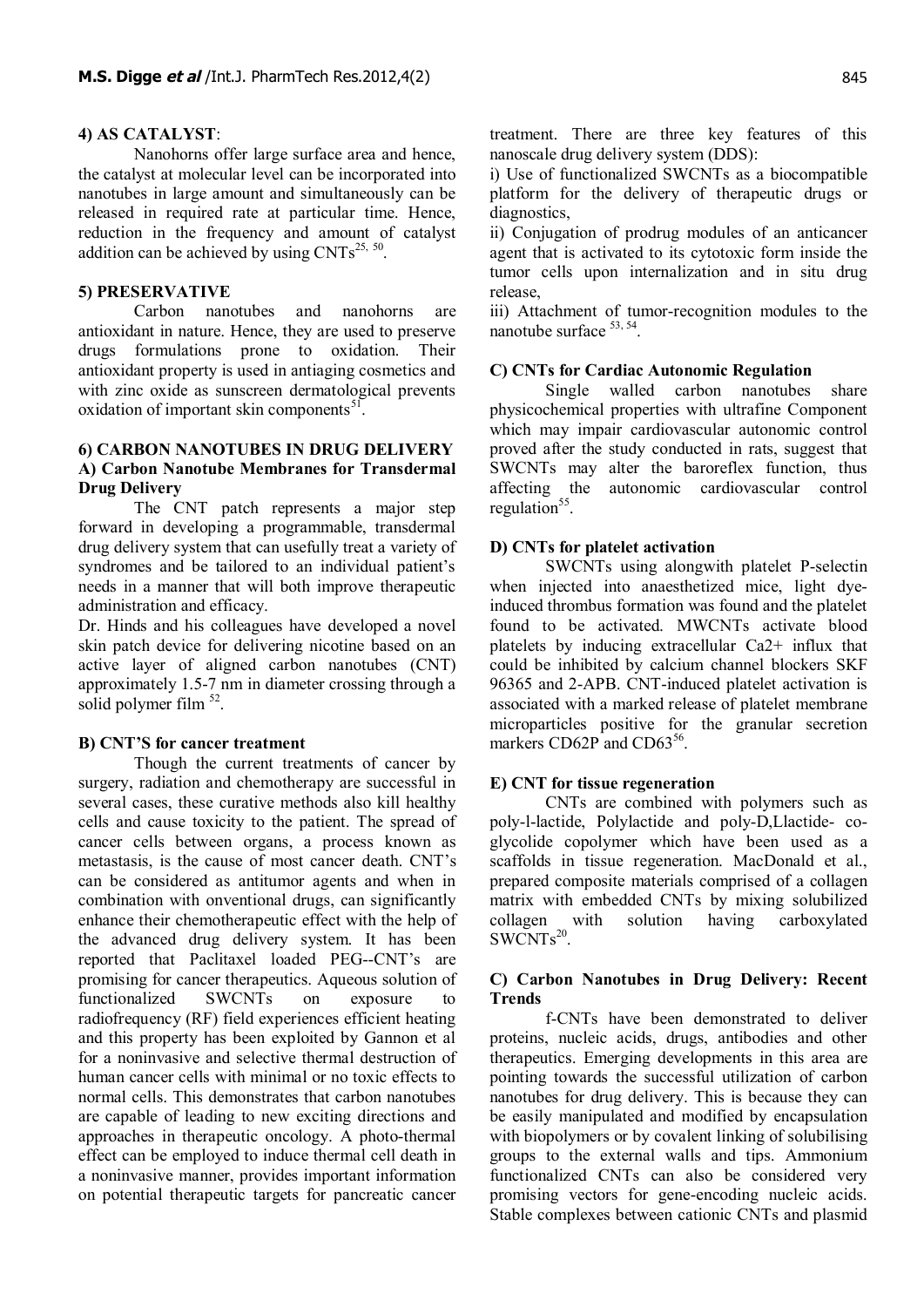DNA and demonstrated the enhancement of the gene therapeutic capacity in comparison to DNA alone<sup>57</sup>.

## **CONCLUSION**

CNTs and their composite materials are likely to become important biomaterials in the near future due to their superior and unique characteristics over conventional biomaterials. CNTs will find numerous applications as biomaterials and have important roles

### **REFERENCES**

- 1) Iijima, S. Helical microtubules of graphitic carbon. Nature. 1991;35:56-58.
- 2) Joseph Wang, Electroanalysis, 17 (1) 2004.
- 3) Whitesides, G. M. The Right size in nanobiotechnology. Nat. Biotech. 2003;21: 1161- 65.
- 4) Lowe C. R. Nanobiotechnology: The fabrication and applications of chemical and biological nanostructures. Curr. Opin. Chem. Biol. 2000;10:428-34.
- 5) Wang L, Zhao W, Tan W. Bioconjugated silica nanoparticles: Development and applications. Nano Res. 2008;1:99-115.
- 6) Radushkevich L.V, Lukyanovich V.M , Soviet Journal of Physical Chemistry. 1952; 26:88–95.
- 7) Oberlin A, Endo M, Koyana T. Filamentous growth of carbon through benzene decomposition. J Cryst Growth. 1976;32:335-49.
- 8) Abrahamson J, Wiles P.G, Rhodes B. Structure of carbon fibers found on carbon arc anodes.Carbon 1999;37:1873-75.
- 9) Lzvestiya Akadermii Nauk. SSSR. Metals 1982;3:12-17.
- 10) Nahass B. paul R. Carbon fibrils method of producing same and compositions containing same. US PATENT 4663230.1987.
- 11) Peter Harris's Nanotube Book. Cambridge university press 1999;188-89
- 12) Pradeep T, Nano: Essential, Tata mc-graw hill publishers. 2008;10:1036-97.
- 13) Niyogi S, Hamon M.A, Hu H, Zhao B, Bhowmik P, Sen R, Itkis M.E, Haddon R.C. Acc.Chem.Res. 2002;35:1105-13.
- 14) Zhao W, Song C, Pehrsson P. E. J.Am.Chem.Soc. 2002;124:12418-419.
- 15) Hirsch A, Angew. Chem. Int. Ed, Engl. 2002;41,1853-859.

in the development of emerging technologies. CNTs are also promising new materials for molecular delivery in biological systems. Functionalized carbon Nanotubes (f-CNTs) are emerging as new tools in the field of Nanobiotechnology and Nanomedicine. A number of significant challenges remain to be overcome with superior CNTs for application as biomaterials, which will be of great benefit to large numbers of patients in the near future.

- 16) Konya Z, Vesselenyi I, Niesz K, Kukovecz A, Demortier A, Fonseca A. Chem. Phys. Lett. 2002;360:429-35.
- 17) Jia Z, Wang Z, Liang J, Wei B, Wu D. Carbon. 1999;37:903-06.
- 18) Sushma Drabu, Smriti Khatri, Sheveta Babu, Roshan Kumar Sahu, Carbon Nanotubes in Pharmaceutical Nanotechnology: An introduction to Future Drug Delivery System. J. Chem. Pharm. Res. 2010;2:444-57
- 19) Bethune D, Kiang C, Beyers R. Nature, 1993;363.
- 20) Thess A, Lee R, Nikolaev P, Diah H, Petit P, Robert J, Xu C, Fischer J.E, Samalley R.E. Crystalline ropes. 1996;273.
- 21) Cassel A, Raymakers J, Kong J, Dia H. J.Phys.Chem.B. 1999;103.
- 22) [http://www.mrs.org/s\\_mrs/sec\\_subscribe.asp,](http://www.mrs.org/s_mrs/sec_subscribe.asp) Flame Synthesis of Carbon Nanotubes.
- 23) www.uspto.gov. Process for preparing Carbon Nanotubes. United States Patent 6,887,451
- 24) Hou P, Bai S, Yang G, Liu C, Cheng H. Multi-step purification of carbon nanotubes.Carbon. 2002;40:81-85
- 25) Rajashree Hirlekar, Manohar Yamagar, Harshal Garse. Carbon Nanotubes And Its Applications: A Review. Asian Journal of Pharmaceutical and Clinical Research, 2009;2:17-27
- 26) Niyogi S, Hamon M. A, Hu H, Zhao B, Bhowmik P, Sen R, Itkis M. E, Haddon R. C. Chemistry of single walled Carbon Nanotubes. Acc. Chem. Res. 2002;35:1105-13.
- 27) Rosca, I. D, Watari F, Uo M, Akaska T. Oxidation of multiwalled Carbon Nanotubes by Nitric acid. Carbon. 2005;43:3124-31.
- 28) Zeng L, Alemany L. B, Edwards C. L, Barron A. R. Demonstration of covalent sidewall functionalization of single wall carbon nanotubes by NMR spectroscopy: Side chain length dependence on the observation of the sidewall sp3 carbons. Nano Res. 2008;72-88.